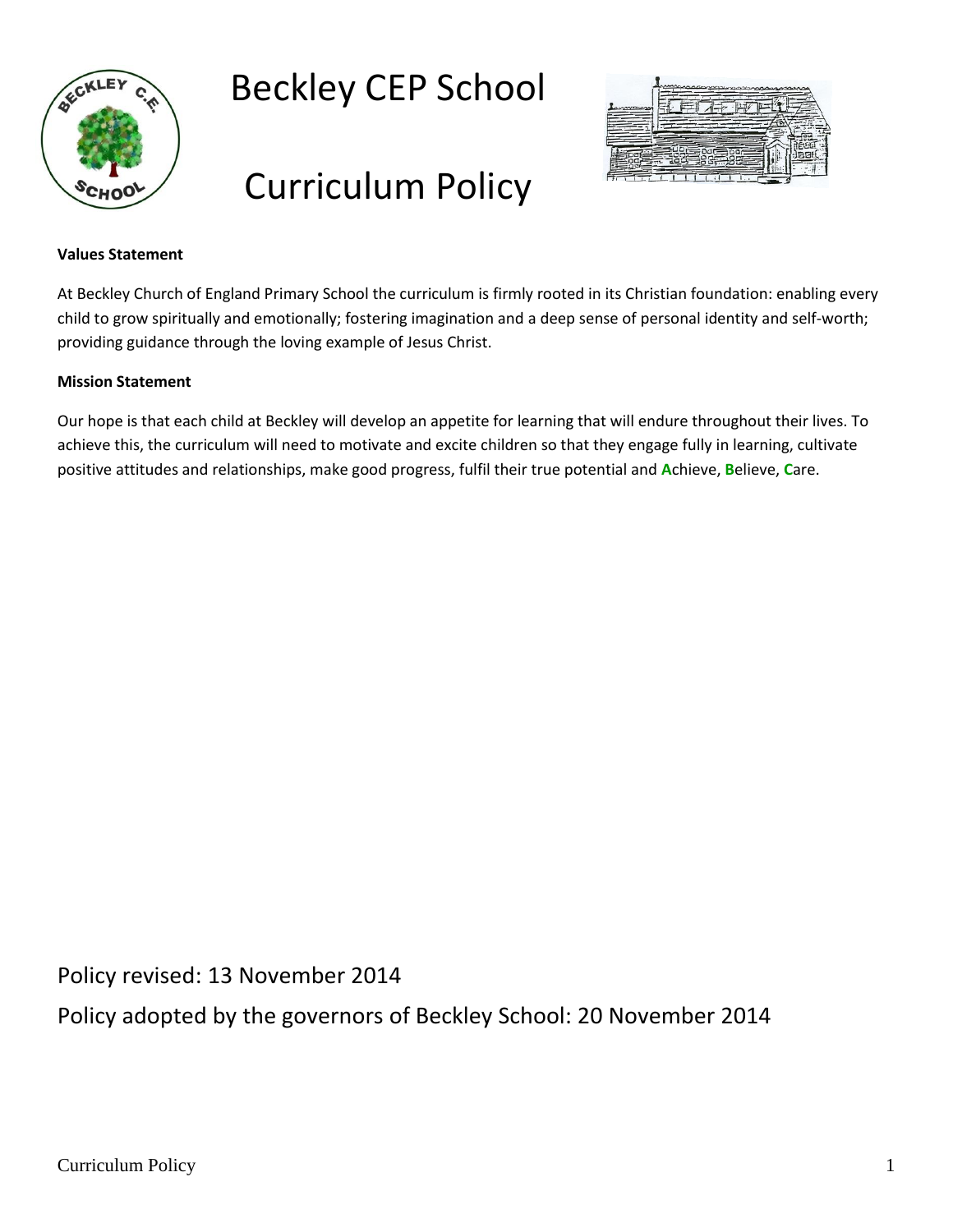# Curriculum Policy Beckley CEP School

#### **Values Statement**

At Beckley CE Primary School the curriculum is firmly rooted in its Christian foundation: enabling every child to grow spiritually and emotionally; fostering imagination and a deep sense of personal identity and self worth; providing guidance through the loving example of Jesus Christ.

#### **Mission Statement**

Our hope is that each child at Beckley CE Primary School will develop an appetite for learning that will endure throughout their lives. To achieve this, the curriculum will need to motivate and excite children so that they engage fully in learning, cultivate positive attitudes and relationships, make good progress and fulfil their true potential and Achieve, Believe, Care.

#### **Introduction**

The curriculum is all the planned activities that we organise in order to promote learning and personal growth and development. At Beckley CEP School we have developed a creative approach to our curriculum. However, our creative curriculum does include the formal requirements of the National Curriculum and Foundation Stage, as well as the range of extra-curricular activities that the school organises in order to enrich the experience of the children. It also includes the 'hidden curriculum', or what the children learn from the way they are treated and expected to behave. We aim to teach children how to grow into positive, responsible people, who can work and co-operate with others while developing knowledge and skills, so that they achieve their true potential. Our motto of **Achieve, Believe, Care** reflects this view.

#### **Values**

At Beckley our school curriculum is underpinned by our values and mission (see statements above). The curriculum is the means by which the school achieves its objectives of educating children in the knowledge, skills and understanding they need in order to lead fulfilling lives.

The curriculum at Beckley complies fully with the aims and structure of The National Curriculum in England Key Stages 1 and 2 Framework Document. The planned curriculum at Beckley also draws strongly upon our school values.

We value:

- the way in which all children are unique, and our curriculum promotes respect for the views of each individual child, as well as for people of all cultures;
- the spiritual and moral development of each person, as well as their intellectual and physical growth;
- the importance of each person in our community, and our curriculum promotes co-operation and understanding between all members of our school community and the wider community;
- the rights enjoyed by each person in our society. We respect each child in our school for who they are, irrespective of race, gender, disability, faith or religion or socio-economic background and we treat them with fairness and honesty. We aim to enable each person to be successful, and we provide equal opportunities for all the children in our school.
- Our environment, and we aim through our curriculum to teach respect for our world and how we should care for it for future generations, as well as our own.

#### **Aims and objectives**

The aims of our school curriculum are: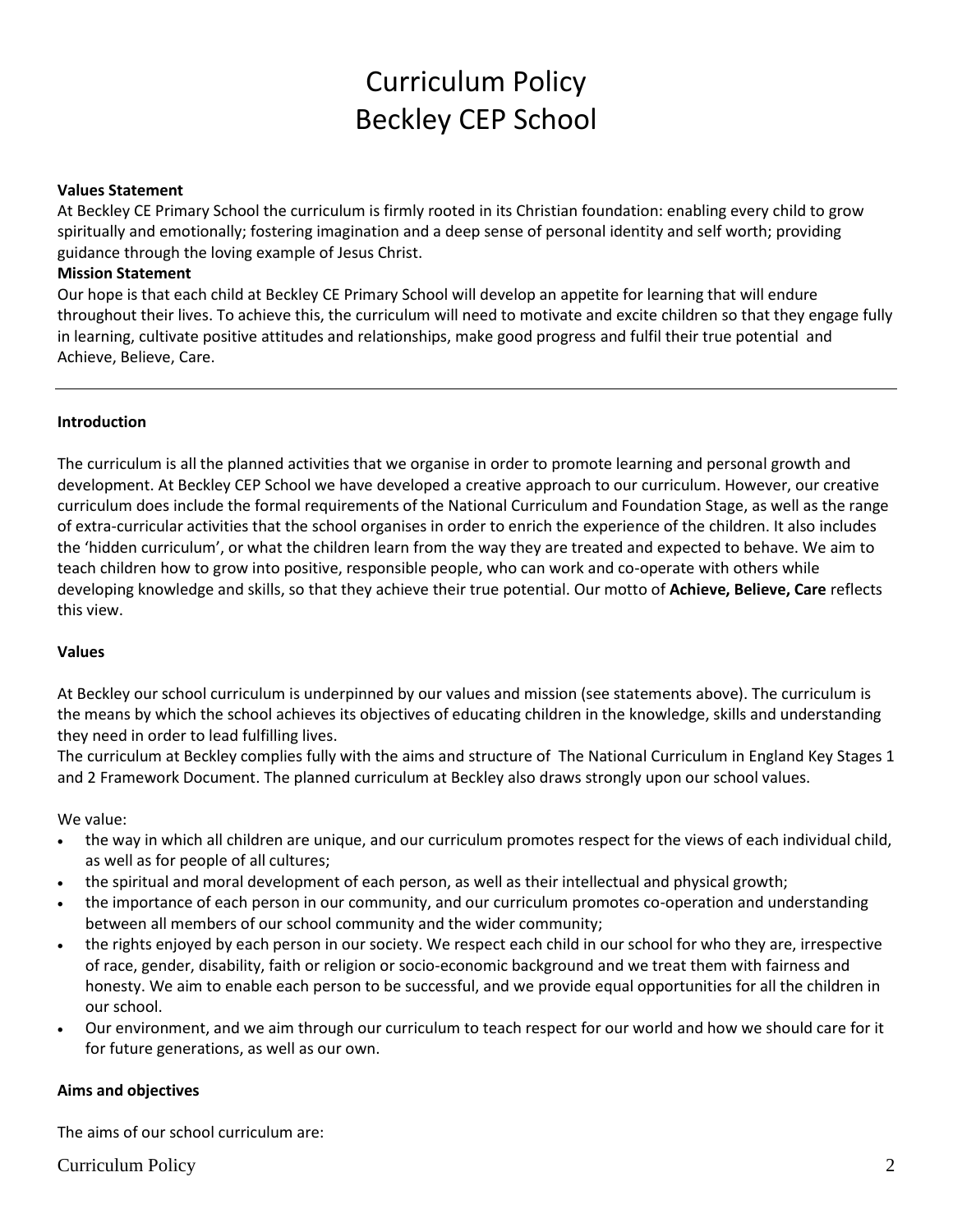- to enable all children to learn and develop their skills to the best of their ability;
- to promote a positive attitude towards learning, so that children enjoy coming to school, and gain a solid base for lifelong learning based upon the desire to acquire knowledge and deepen understanding;
- to teach children the basic skills of literacy, numeracy and ICT capability along with personal and social development;
- to enable children to be creative and develop their own thinking;
- to teach children about their developing world, including how their society and environment have changed over time;
- to help children understand Britain's cultural heritage;
- to enable children to be positive citizens in society, aware of their responsibilities;
- to fulfil all the requirements of the national curriculum and the locally agreed syllabus for religious education;
- to teach children to have an awareness of their own spiritual development, and to understand right from wrong;
- to help children to consider the relevance of Christian ideas, values and beliefs in their own lives;
- to provide a daily act of worship;
- to help children understand the importance of truth and fairness, so that they grow up committed to equal opportunities for all;
- to enable children to have respect for themselves and high self-esteem, and to be able to live and work cooperatively with others.

# **Organisation and Planning**

We plan our curriculum in 3 phases. We agree a long-term plan for each key stage. This indicates what Creative Themes for Learning (referred to as 'Learning Journies') will be taught in each term, and to which groups of children. It also includes an indication of which NC Programmes of Study will be taught through each theme. We review our long-term plan on an annual basis.

Our medium-term plans give a brief overview of the learning objectives, key skills, curriculum drivers and assessment opportunities within each Creative Theme for Learning.

Our short-term planning gives greater detail of planned activities, resources and assessment and includes reference to the Essential Learning Objectives and the level at which they will be taught.

# **Creative Themes for Learning**

Teachers work closely with the children in their classes when planning Creative Themes for Learning. The themes make meaningful links between National Curriculum subjects and promote Community Cohesion, Enterprise Skills, Environmental Understanding and Spiritual and Moral Development.

# **Essential Learning Objectives**

Teachers' planning addresses essential learning objectives in a subject or area of learning. These essential learning objectives are revisited throughout the time that the children are in school and achievement within these objectives is tracked as children progress through the Milestones. When planning Creative Themes, teachers identify the key skills and learning objectives that will be taught, practised and applied, using their knowledge of the children in their class to decide at which level to teach them.

# **Essential Learning Characteristics**

At Beckley we believe that each area of learning has some essential characteristics which need to be addressed throughout the curriculum we offer.

# **Essential Characteristics of Writers**

Curriculum Policy 3 • The ability to write fluently and with interesting detail on a number of topics throughout the curriculum.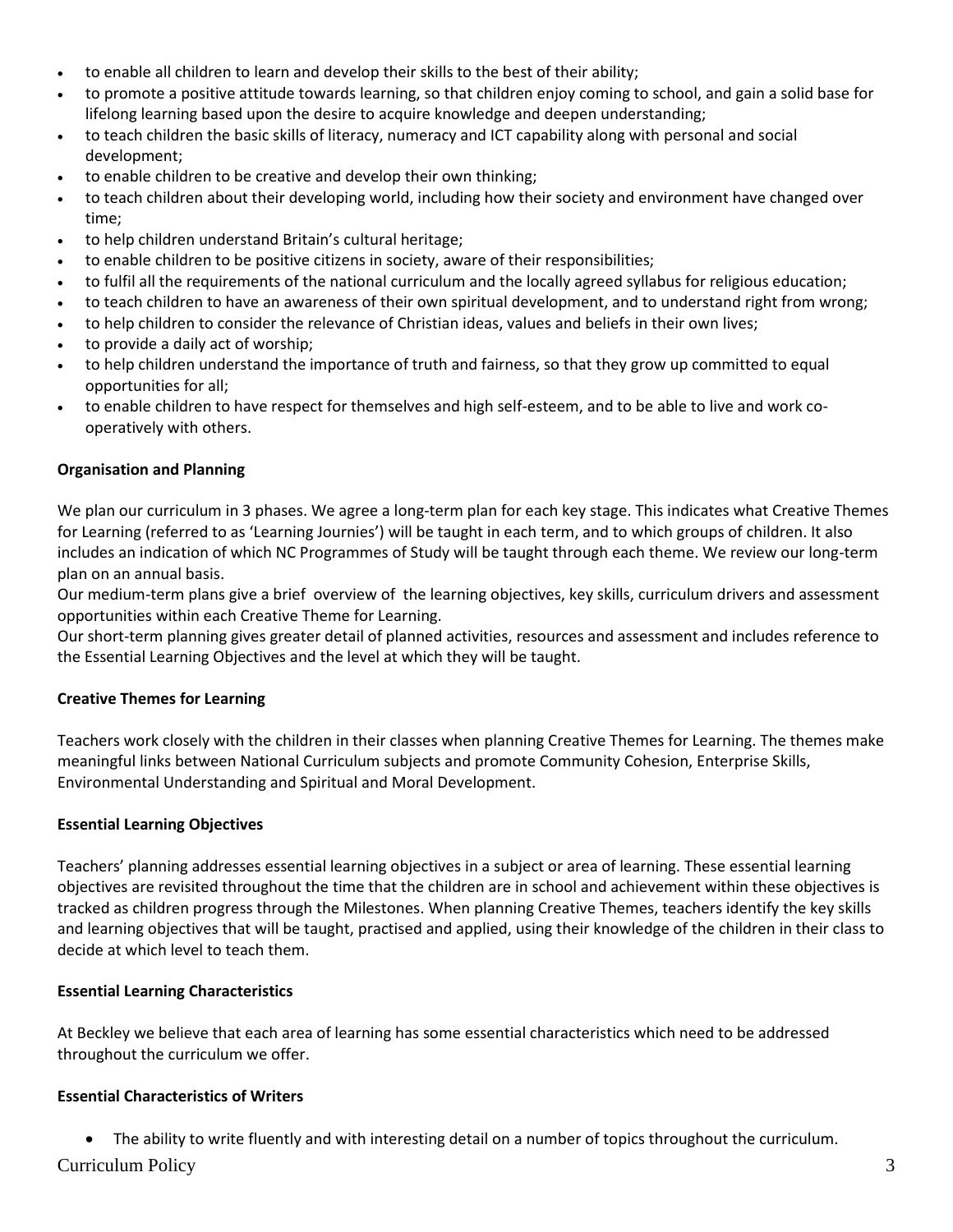- A vivid imagination which makes readers engage with and enjoy their writing.
- A highly developed vocabulary and an excellent knowledge of writing techniques to extend details or description.
- Well-organised and structured writing, which includes a variety of sentence structures.
- Excellent transcription skills that ensure their writing is well presented and punctuated, spelled correctly and neat.
- A love of writing and an appreciation of its educational, cultural and entertainment values

#### **Essential Characteristics of Readers**

- Excellent phonic knowledge and skills.
- Fluency and accuracy in reading across a wide range of contexts throughout the curriculum.
- Knowledge of an extensive and rich vocabulary.
- An excellent comprehension of texts.
- The motivation to read for both study and for pleasure.
- Extensive knowledge through having read a rich and varied range of texts.

#### **Essential Characteristics of Excellent Communicators**

- Engage in meaningful discussions in all areas of the curriculum.
- Listen to and learn a wide range of subject specific vocabulary.
- Through reading identify vocabulary that enriches and enlivens stories.
- Speak to small and larger audiences at frequent intervals.
- Practise and rehearse sentences and stories, gaining feedback on the overall effect and the use of standard English.
- Listen to and tell stories often so as to internalise the structure.
- Debate issues and formulate well-constructed points.

At Beckley School we follow the National Primary Framework for English and this provides a powerful structure for the development of skills, knowledge, understanding and application of English. In addition to a daily literacy session, we aim to develop the essential characteristics outlined above throughout the curriculum.

#### **Essential Characteristics of Mathematicians**

- An understanding of the important concepts and an ability to make connections within mathematics.
- A broad range of skills in using and applying mathematics.
- Fluent knowledge and recall of number facts and the number system.
- The ability to show initiative in solving problems in a wide range of contexts, including the new or unusual.
- The ability to think independently and to persevere when faced with challenges, showing a confidence of success.
- The ability to embrace the value of learning from mistakes and false starts.
- The ability to reason, generalise and make sense of solutions.
- Fluency in performing written and mental calculations and mathematical techniques.
- A wide range of mathematical vocabulary.
- A commitment to and passion for the subject.

At Beckley School we follow the National Primary Framework for Mathematics and this provides children with a thorough programme which ensures the development of skills, knowledge, understanding and application of Mathematics. In addition to a daily maths session, we aim to develop the essential characteristics outlined above throughout the curriculum, particularly in the area of Enterprise.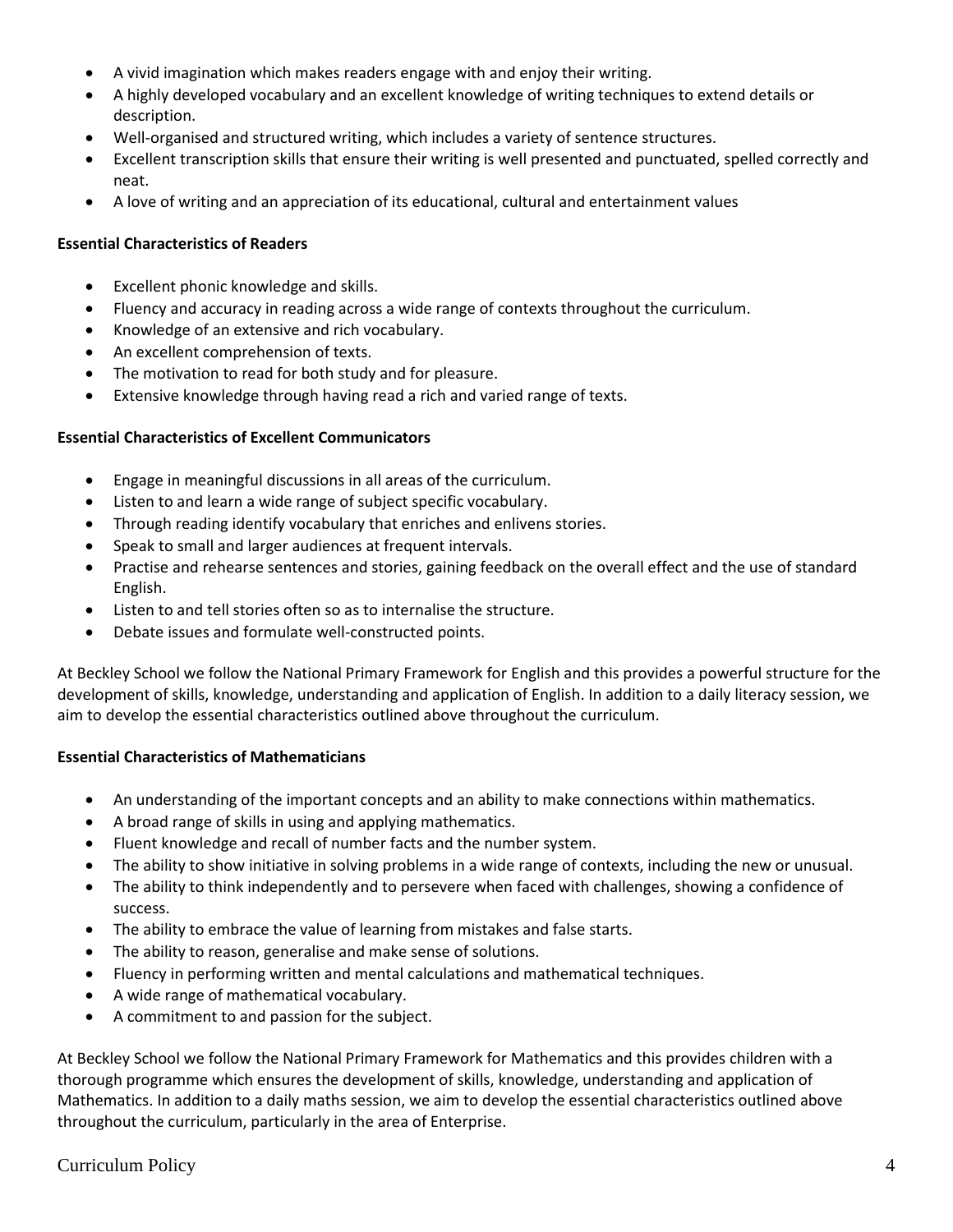# **Essential Characteristics of Scientists**

- The ability to think independently and raise questions about working scientifically and the knowledge and skills that it brings.
- Confidence and competence in the full range of practical skills, taking the initiative in, for example, planning and carrying out scientific investigations.
- Excellent scientific knowledge and understanding which is demonstrated in written and verbal explanations, solving challenging problems and reporting scientific findings.
- High levels of originality, imagination or innovation in the application of skills.
- The ability to undertake practical work in a variety of contexts, including fieldwork.
- A passion for science and its application in past, present and future technologies.

At Beckley we follow Kent's Scheme of Work for Science.

#### **Further Areas of Learning and their Essential Characteristics**

The **core subjects** or areas of learning as set out in the National Curriculum are:

- 1. English
- 2. Mathematics
- 3. Science

# The **foundation subjects** or areas of learning as set out in the National Curriculum are:

- 1. Art and Design
- 2. Computing
- 3. Design and Technology
- 4. Languages
- 5. Geography
- 6. History
- 7. Music
- 8. Physical Education
- 9. Religious Education

The Essential Characteristics of the foundation subjects are set out in the Essentials file, a copy of which can be viewed by asking the Curriculum Leader, Mrs Kellaway or which can be accessed online at: [www.essential.uk.com.](http://www.essential.uk.com/)

# **Personal and Social Development**

We believe that the 'Secrets of Success' for children to become successful learners lie in the following:

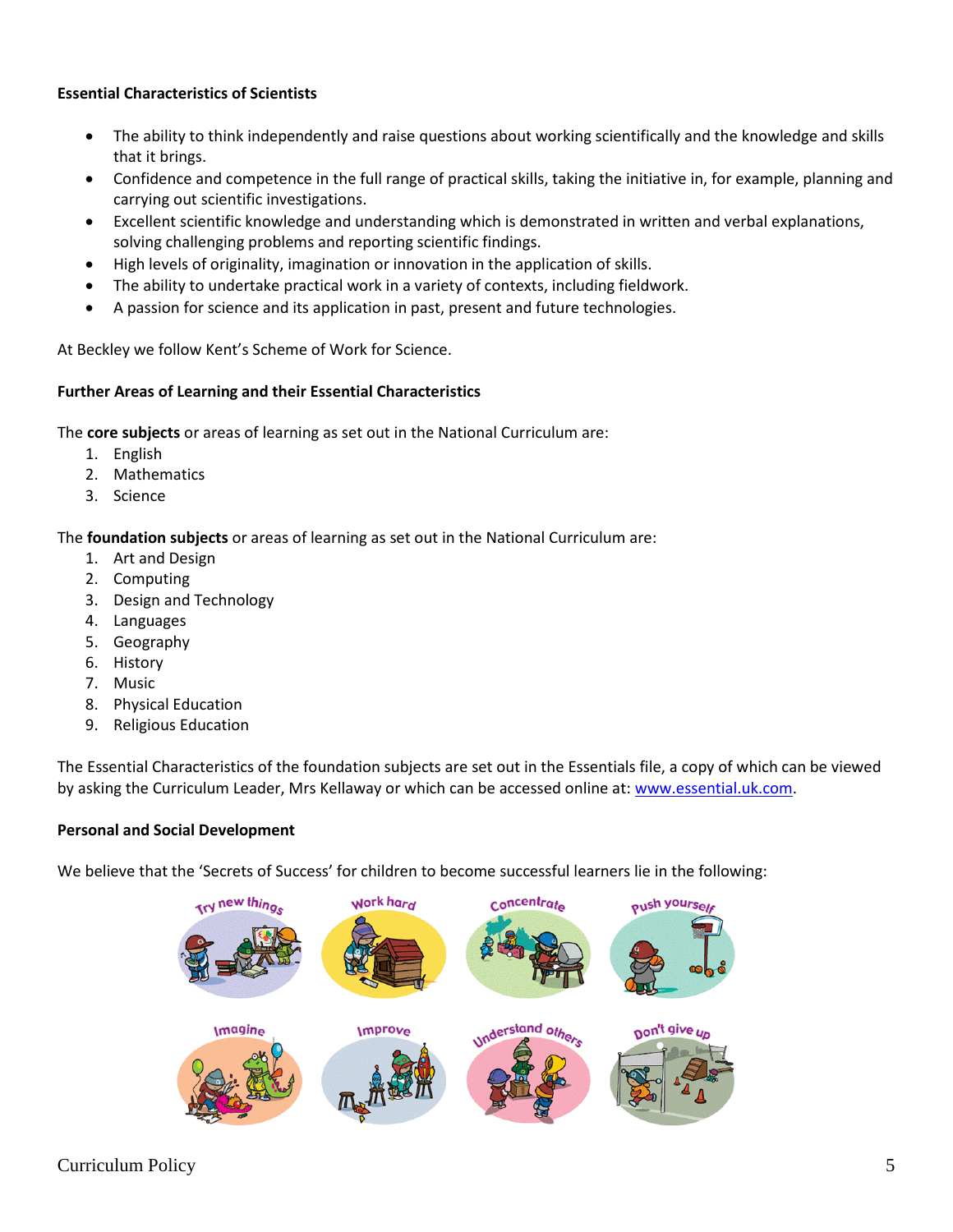These Secrets of Success are addressed in teachers' planning of Creative Themes for Learning and are promoted throughout the curriculum and in the weekly Share and Praise assembly.

# **Outdoor Education and Off Site Visits**

We like to give our children opportunities to explore their learning outside the school environment. This may be through visits to places of interest, museums or residential visits. Children's enthusiasm for learning is enriched through such educational visits. As a parent you are asked to make a contribution towards the cost of the educational visit to enable us to enhance your child's educational experience at Beckley.

Our KS2 pupils engage in an annual residential visit. Children visit an environmental educational centre based in Rippledown in Kent. The children are given opportunities to explore the environment, making links with the scince and geography curriculum. Children are encouraged throughout the week to explore their leadership and problem solving skills, work as a team, challenge themselves and support their friends. Children grow both socially and emotionally during the week and return to school feeling they can confront life with a renewed rigor.

#### **Sex and Relationships Education**

Sex and relationships Education is formally delivered in accordance with our SRE policy and will be presented within a moral, family-oriented and Christian framework. Parents, pupils and Governors have been involved in devising our SRE Policy. Parents have the right to remove their child from these sessions.

#### **Additional Educational Needs**

At Beckley we aim to develop a culture of inclusion and diversity in which all those connected to the school feel proud of their identity and are able to participate fully in school life. The school's aims with regard to supporting pupils with additional educational needs are:

- to identify at the earliest opportunity all children who need special consideration to support their physical, sensory, social, emotional, communication or cognitive development;
- to ensure that these children are given appropriate support to gain full access to the National Curriculum in a positive framework;
- to ensure that these children are fully included in all activities of the school in order to promote the highest levels of achievement;
- to involve parents, pupils and others in a developing partnership of support, enabling them full confidence in the strategy as adopted by the school.

#### **Gifted and Talented**

There are many definitions of 'gifted and talented'. 'Excellence in Cities' (EiC) guidance suggests:

'Gifted' learners are those who have abilities in one or more subjects in the statutory curriculum other than art and design, music and PE; 'Talented' learners are those who have abilities in art and design, music, PE or performing arts such as dance and drama.

The term 'gifted and talented' is not to be understood as referring to the most able children in the national population. The term should be seen as relative and refers to the top 5% to 10% of any school, regardless of the ability profile of pupils at the school.

Within our school we recognise that gifted and talented pupils can be:

- good all-rounders;
- high achievers in one area;
- of high ability but have poor writing skills.

We also recognise that those pupils who are gifted and talented do not always show their ability. Such pupils are gifted and talented even though their abilities may be hidden or remain as potential.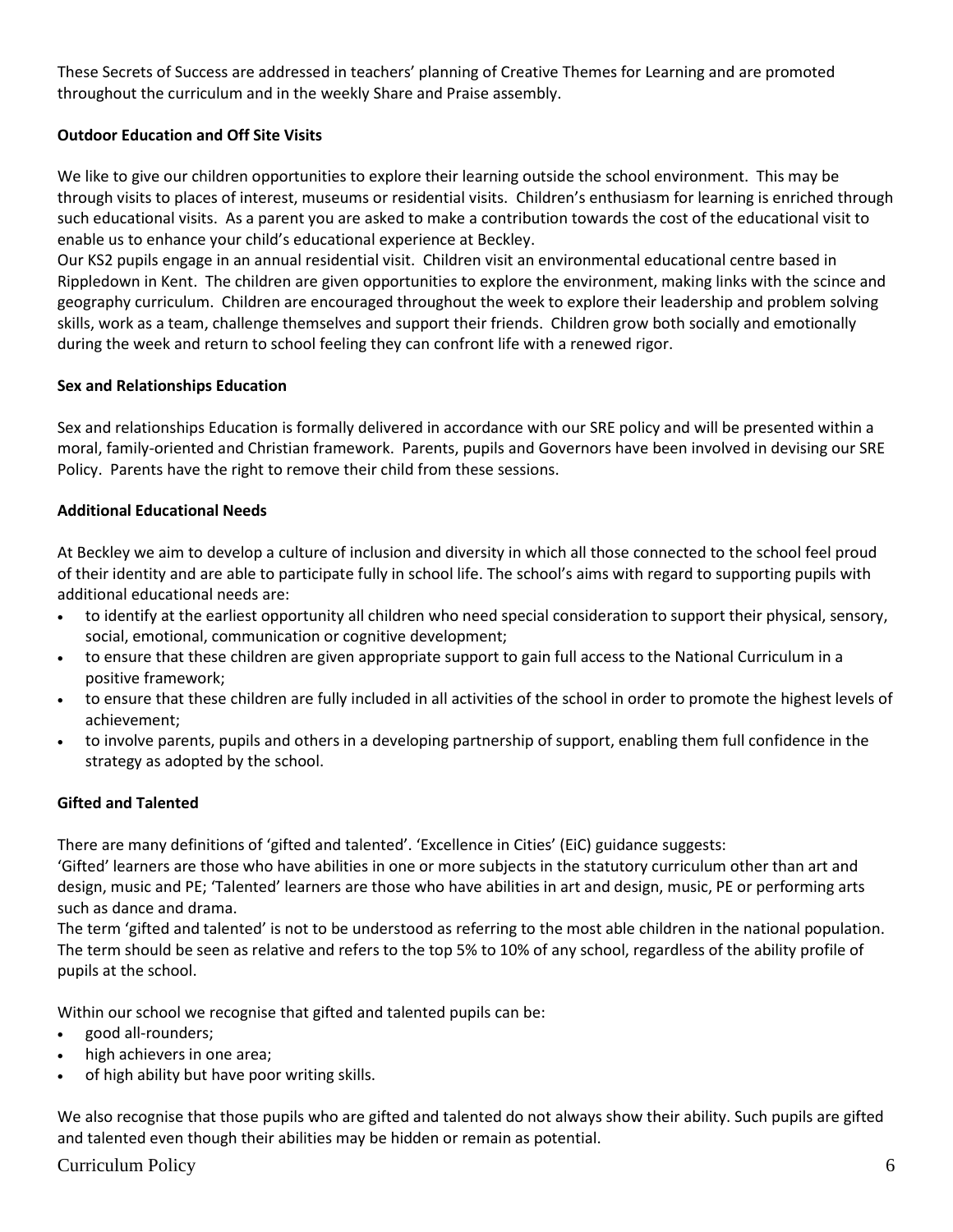Class teachers will support the needs of gifted and talented pupils by:

- Looking for chances to widen the learning activities through the opportunities they provide in their planning;
- Providing an active curriculum;
- Providing a creative curriculum;
- Keeping a register of G&T pupils and updating it as necessary;
- Providing an exciting room where children want to be e.g. interesting writing areas/role play areas, interactive displays, etc.;
- Encouraging pupils to take risks, to play with ideas, and to see failure as a learning experience;
- Nurturing the able, as they would the least able, both academically and emotionally;
- Helping pupils to set their own goals for improvement;
- Monitoring the performance of the most able;
- Providing rigorous and constructive feedback, as often as possible, on pupil's work through evaluative marking;
- Seeking help from the school's G&T coordinator;
- Liaising with parents.

# **Equal Opportunities**

At Beckley School we are committed to ensuring equality of education and opportunity for all pupils, staff, parents and carers, irrespective of race, gender, disability, faith or religion or socio-economic background. We aim to develop a culture of inclusion and diversity in which all those connected to the school feel proud of their identity and able to participate fully in school life.

The achievement of pupils will be monitored by race, gender and disability and we will use this data to support pupils, raise standards and ensure inclusive teaching. We will tackle discrimination by the positive promotion of equality, challenging bullying and stereotypes and creating an environment which champions respect for all.

At Beckley School we believe that diversity is a strength, which should be respected and celebrated by all those who learn, teach and visit here.

# **The Early Years Foundation Stage**

The curriculum that we teach in the reception class meets the requirements set out in the revised Curriculum for the early Years Foundation Stage. Our curriculum planning focuses on the Early Learning Goals and on developing children's skills and experiences.

Our school fully supports the principle that young people learn both through play, and by engaging in well-planned structured activities. Teaching staff in the reception class use observation to assess children's learning. This information enables the staff to plan the curriculum appropriately to promote the next steps in a child's learning.

Teaching in the reception class builds on the experiences of the children in their pre-school learning. We do all we can to build positive partnerships with the variety of nurseries and pre-school providers in the area.

During the children's first half term in the reception class, their teacher makes an assessment to record the skills of each child on entry to the school. This assessment forms an important part of the future planning for each child.

We are well aware that all children need the support of parents/carers and teachers to make good progress in school. We strive to build positive links with the parents of each child by keeping them informed about the way in which the children are being taught and how well each child is progressing.

# **The Role of the Subject Leader**

Activities for the subject co-ordinator:

- annual evaluation of the subject identify subject priorities for future improvement and development;
- reviewing planning, meeting NC Programmes of Study;
- work scrutiny, consider standards across all abilities and ages;
- resourcing ensure resources are appropriate, suitable stored, labelled etc. Identify shortfalls in resources, gaps in provision, ensuring resources in school are used;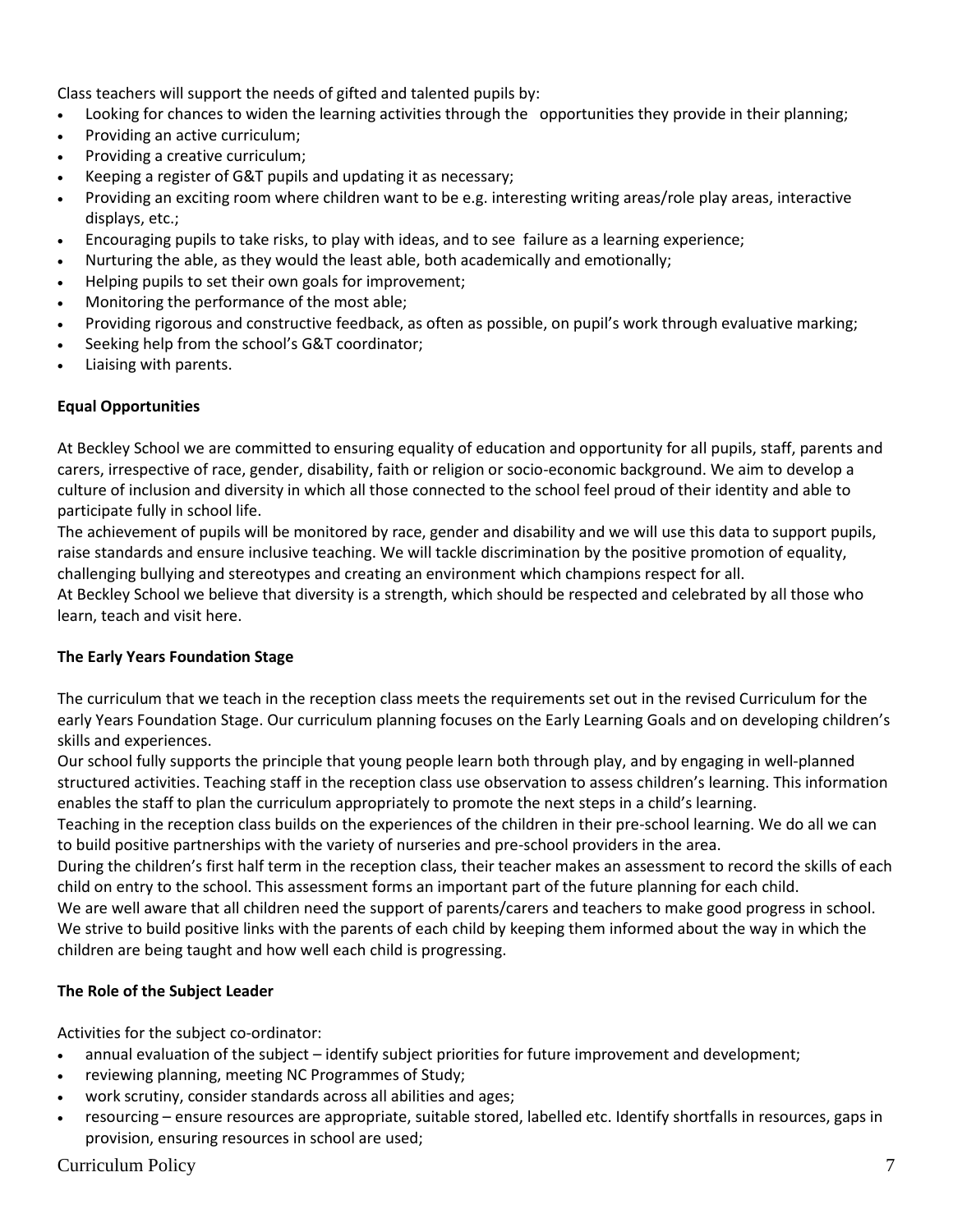- informal monitoring during year displays, use of resources, talking to pupils at playtimes, photographs, pupil interviews and feedback;
- attendance at training courses if appropriate;
- dissemination from courses;
- up date subject policy when required;
- keep a subject co-ordinator's file;
- provide articles for the school newsletter.

#### **Equalities Statement**

At Beckley CEP School we are committed to ensuring equality of education and opportunity for all pupils, staff, parents and carers receiving services from the school, irrespective of race, gender, disability, faith or religion, sexual orientation or socio-economic background. We aim to develop a culture of inclusion and diversity in which all those connected to the school feel proud of their identity and able to participate fully in school life.

At Beckley CEP School, we believe that diversity is a strength, which should be respected and celebrated by all those who learn, teach and visit here.

#### **Monitoring and Review**

The monitoring pairs from the governors' Learning and Development Team visit the school to monitor key aspects of the School Improvement Plan in relation to the curriculum.